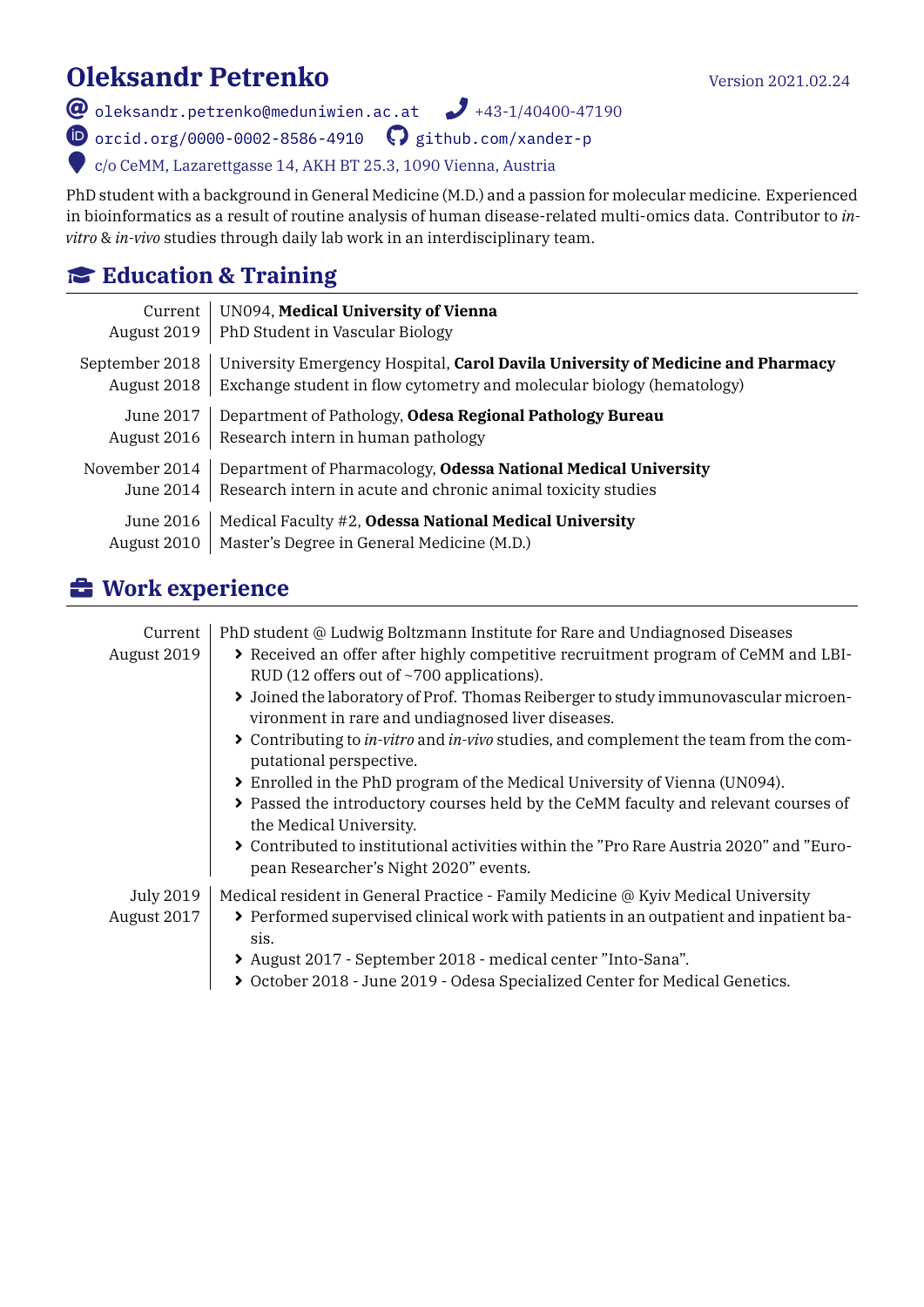August 2018 | Chief Innovation Officer @ Reproductive Health Center "Lada"

- February 2017  $\rightarrow$  Developed local guidelines and logistical chain which allowed the application of preimplantation genetic testing (D5 embryos). It was used in IVF patients with increased risks of aneuploidies and monogenic carriers.
	- þ Started direction of medical tourism which attracted international patients with indications for infertility treatment.
	- þ Updated program infrastructure for gamete donations and gestational carriers.
	- þ Supervised and successfully received certification according to ISO 9001:2015.
	- þ Developed a business intelligence methodology for tracking KPI for IVF programs.
	- þ Established clinical access for the BMJ Learning portal and tracked the lifelong education of medical personnel.
	- þ Established contacts with a local representative of IFMSA and successfully supervised an exchange student.

February 2017 Junior Clinical Embryologist @ Reproductive Health Center "Lada"

- 
- July 2016  $\blacktriangleright$  Received hands-on training with human gametes and embryos and relevant techniques (IVF, ICSI, gametes grading, cryopreservation, WHO 2010 semen analysis, laser-assisted biopsies).
	- þ Worked in the IVF laboratory independently and in pair with senior embryologists.

### e **Publications**

- þ Petrenko O.O., Petrenko A.O., Harmatina E.O **Thoraco-omphalopagus conjoined twins (case report)**, IN-TER COLLEGAS, VOL. 4, No. 1, 2017, pp. 38-41. Access: https://goo.gl/Wr8sCW
- þ V. O. Sitnikova, O. O. Petrenko **Tendencies of using the assisted reproductive technologies in Ukraine**, Odes'kij medičnij žurnal #1 (159), 2017, pp. 67-69.

Access: http://files.odmu.edu.ua/journal/OMJ\_2017.01/m171\_67.pdf

- þ Petrenko O., Malanchenko I. **Bioethical issues of embryology in aspects of modern achievements of gene engineering**, The Sixth National Bioethics Congress materials, 2016, pp. 121-122. Access: http://biomed.nas.gov.ua/files/Proceedings6.pdf
- þ K. Bakhniuk, O. Petrenko **Molecular and genetic aspects of targeted therapy in breast cancer: the new approaches'**, Clinical Oncology, #4 (24), 2016, p. 86. Access: https://goo.gl/JSLPGY
- þ Petrenko O. **Characteristics of collagen expression in the placenta of HIV infected women**, Modern Theoretical and Practical Aspects of Clinical Medicine conference materials, 2015, pp. 52-53. Access: http://files.odmu.edu.ua/nwes/konf\_mat\_tez\_2015.pdf

### **i** Science communication

- þ **Check thy evidence: ibuprofen menace (or not)**. Access: http://bit.ly/3aNFNce
- þ **Diagnostic odyssey of patients with mitochondrial diseases. Information about the diagnosis, about those who diagnose, and some numbers**. Access: https://bit.ly/2QPpsLO
- þ **Zika Virus: infected cells and their transcriptome**. Access: https://bit.ly/2EQCTVv
- þ **CRISPR: make cancer cells fight each other**. Access (in Ukrainian): https://bit.ly/2Tb3vDR
- þ **Nobel Prize 2018 in Medicine: what is it for and why it may help us**. Access (in Russian): https://bit.ly/2VarZyJ
- þ **The first genetic engineering children were born in China. And it causes questions**. Access (in Russian): https://bit.ly/2GKyK7h
- þ **15 minutes about bioethics**. Access (in Russian): https://bit.ly/2AictId

#### **AE Languages**

| Ukrainian Native.      |                                       |
|------------------------|---------------------------------------|
| <b>Russian</b> Native. |                                       |
|                        | <b>English</b> Working proficiency.   |
|                        | <b>German</b> Elementary proficiency. |